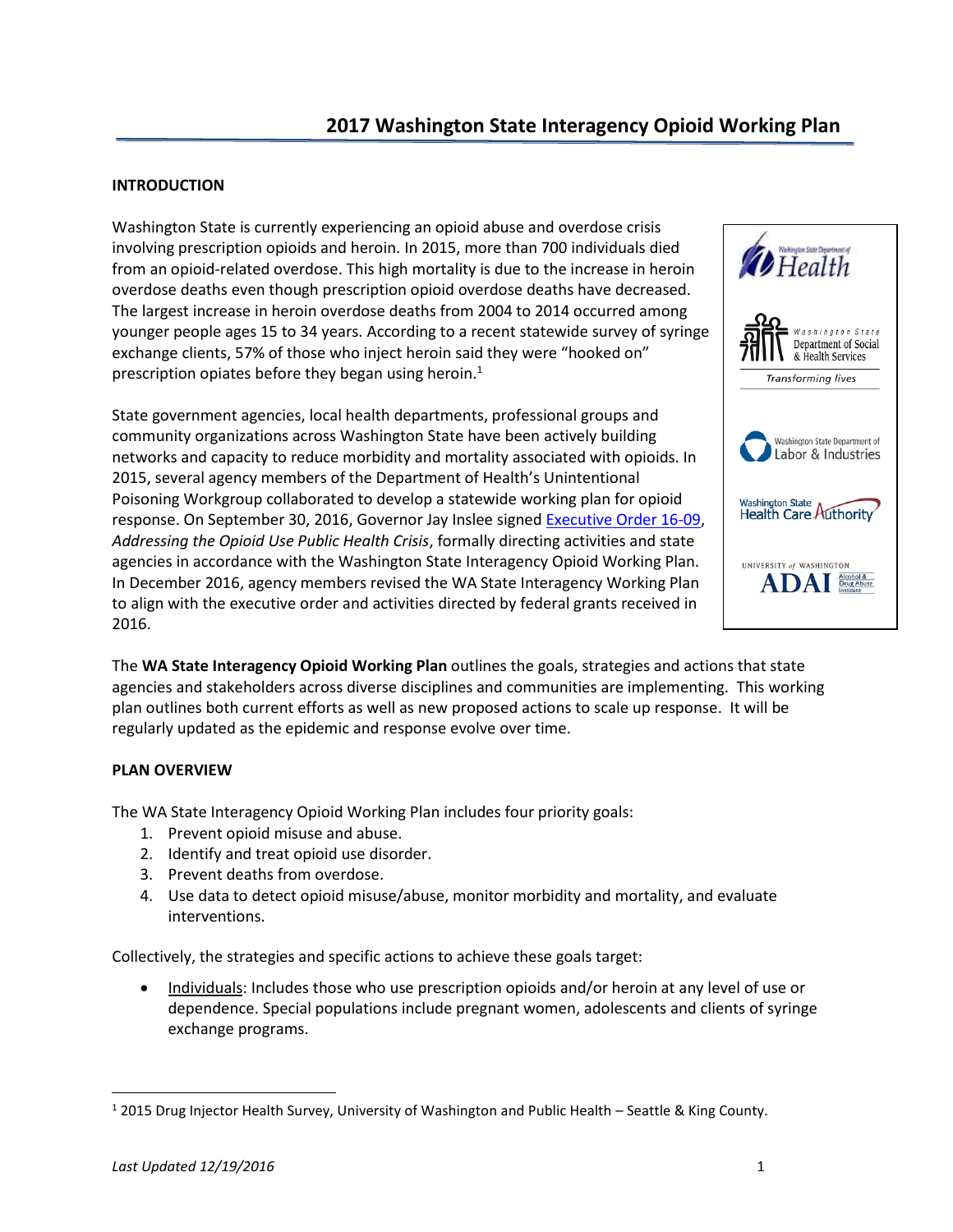- Professionals: Includes health care providers, pharmacists, first responders/law enforcement, social service providers and chemical dependency professionals.
- Communities: Includes family members, tribes, local municipalities, schools, community prevention coalitions and citizen groups.
- Systems: Includes policies, financing structures, and information systems in medical, public health, criminal justice and other fields.

| <b>Priority Goals</b>                      |                                       |                                                  |                                             |  |
|--------------------------------------------|---------------------------------------|--------------------------------------------------|---------------------------------------------|--|
|                                            |                                       |                                                  |                                             |  |
| <b>GOAL 1:</b>                             | <b>GOAL 2:</b>                        | <b>GOAL 3:</b>                                   | <b>GOAL 4:</b>                              |  |
| <b>Prevent opioid misuse</b><br>and abuse. | <b>Treat opioid</b><br>dependence.    | <b>Prevent deaths from</b><br>overdose.          | Use data to monitor<br>and evaluate.        |  |
|                                            |                                       |                                                  |                                             |  |
| <b>Improve prescribing</b><br>practices.   | <b>Expand access to</b><br>treatment. | Distribute naloxone to<br>people who use heroin. | <b>Optimize and expand</b><br>data sources. |  |

**Priority Actions** 

# **COORDINATION AND IMPLEMENTATION**

Partners from many sectors are driving implementation of these strategies forward. Included are statelevel agencies, policy makers, professional associations, law enforcement, local health departments, tribal authorities, service providers, community coalitions and many others. The following stakeholders have expressed a particular interest and commitment to addressing opioid use and overdose prevention:

### **Federal and tribal partners:**

Northwest High Intensity Drug Trafficking Area (NWHIDTA) US Attorney General's Office (USAG) Tribal authorities

#### **State partners:**

Department of Health (DOH), including Dental Quality Assurance Commission (DQAC) Board of Osteopathic Medicine and Surgery (BOMS) Podiatric Medical Board (PMB) Medical Quality Assurance Commission (MQAC) Nursing Care Quality Assurance Commission (NCQAC) Department of Labor & Industries (L&I)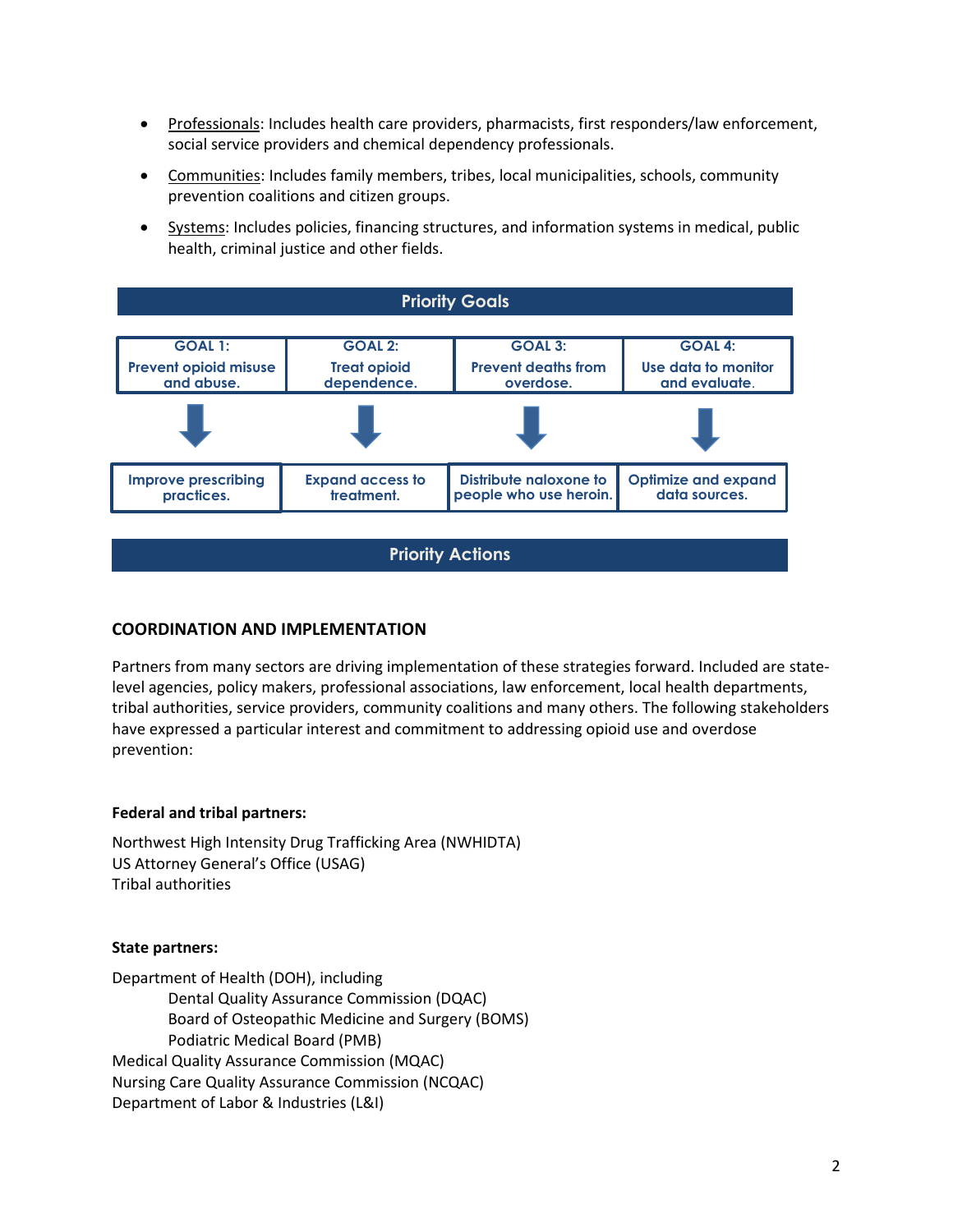Department of Social and Health Services (DSHS) Division of Behavioral Health and Recovery (DBHR) Health Care Authority (HCA) WA Poison Center (WAPC) Office of Superintendent of Public Instruction (OSPI) WA State Patrol (WSP) Department of Corrections (DOC) Administrative Office of the Courts (AOC) Prevention Enhancement Policy Consortium Bree Collaborative (Bree) Agency Medical Directors' Group (AMDG)

## **Professional associations:**

WA State Medical Association (WSMA) WA State Hospital Association (WSHA) WA State Nurses Association (WSNA) WA Chapter-American College of Emergency Physicians (WA-ACEP) WA Academy of Family Physicians (WAFP) WA State Pharmacy Association (WSPA) WA State Dental Association (WSDA) WA Society of Addiction Medicine (WSAM) WA State Association of Police Chiefs (WASPC) WA Association of Prosecuting Attorneys (WAPA)

### **Academic institutions:**

University of Washington: Alcohol and Drug Abuse Institute (UW ADAI) Center for Opioid Safety Education (COSE) University of Washington Division of Pain Medicine

# **Local entities:**

Local Health Jurisdictions County drug and alcohol services coordinators Drug treatment and mental health service providers Syringe exchange programs Community drug prevention coalitions and task forces

Four workgroups have been designated to coordinate the action steps under each of the four goals of the plan. Workgroups communicate and meet regularly to assess progress and identify emerging issues that require new actions. The lead contacts for each workgroup are:

**•** Prevention Workgroup (Goal 1):

Julia Havens, Division of Behavioral Health and Recovery *julia.havens@dshs.wa.gov* Jaymie Mai, Department of Labor & Industries *maij235@lni.wa.gov*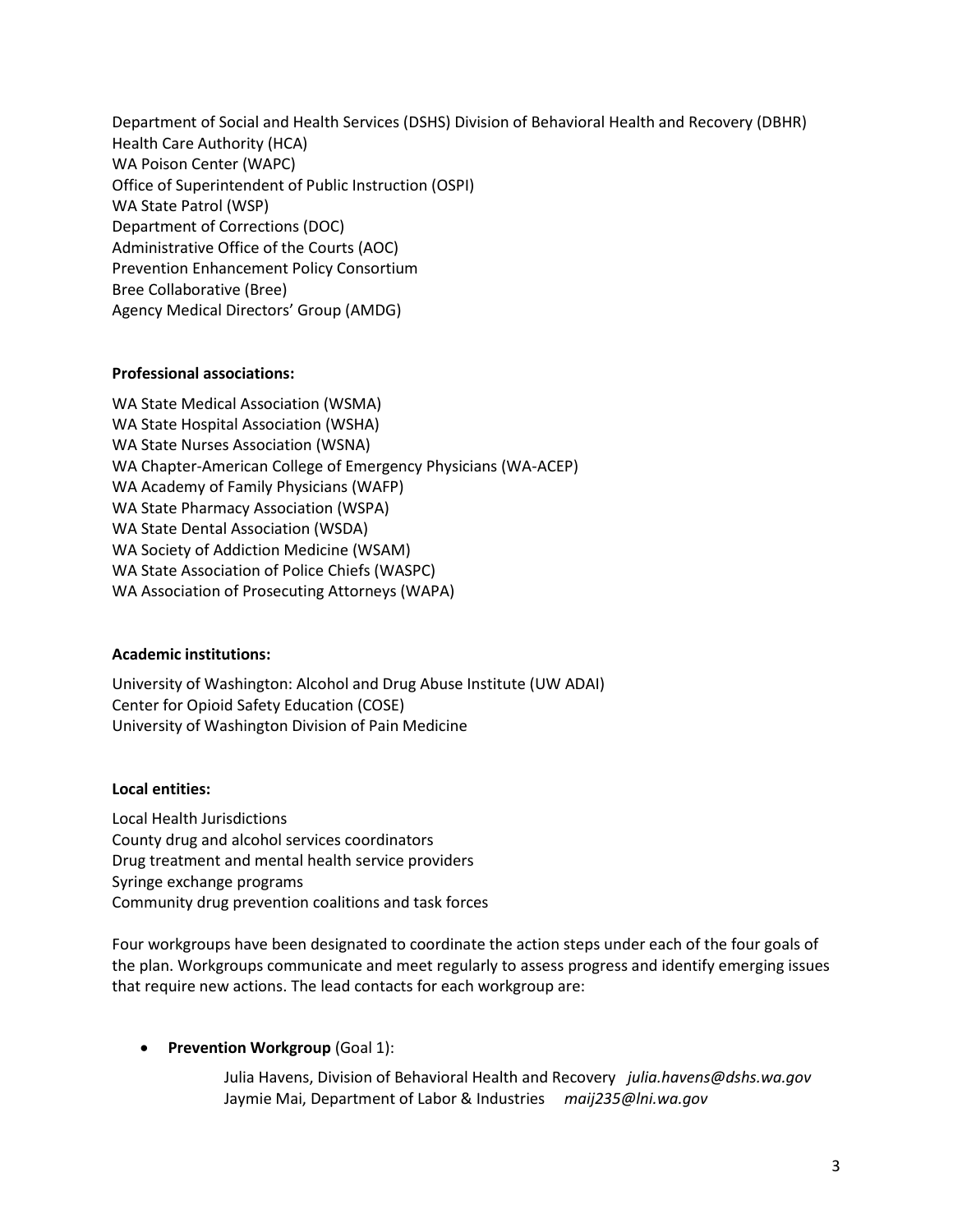- **Treatment Workgroup** (Goal 2):
	- Thomas Fuchs, Division of Behavioral Health and Recovery *fuchstj@dshs.wa.gov*
- **Naloxone Workgroup** (Goal 3):
	- Susan Kingston, UW Center for Opioid Safety Education *kingst1@uw.edu*
- **Data Workgroup** (Goal 4):
	- Kathy Lofy, Department of Health *kathy.lofy@doh.wa.gov*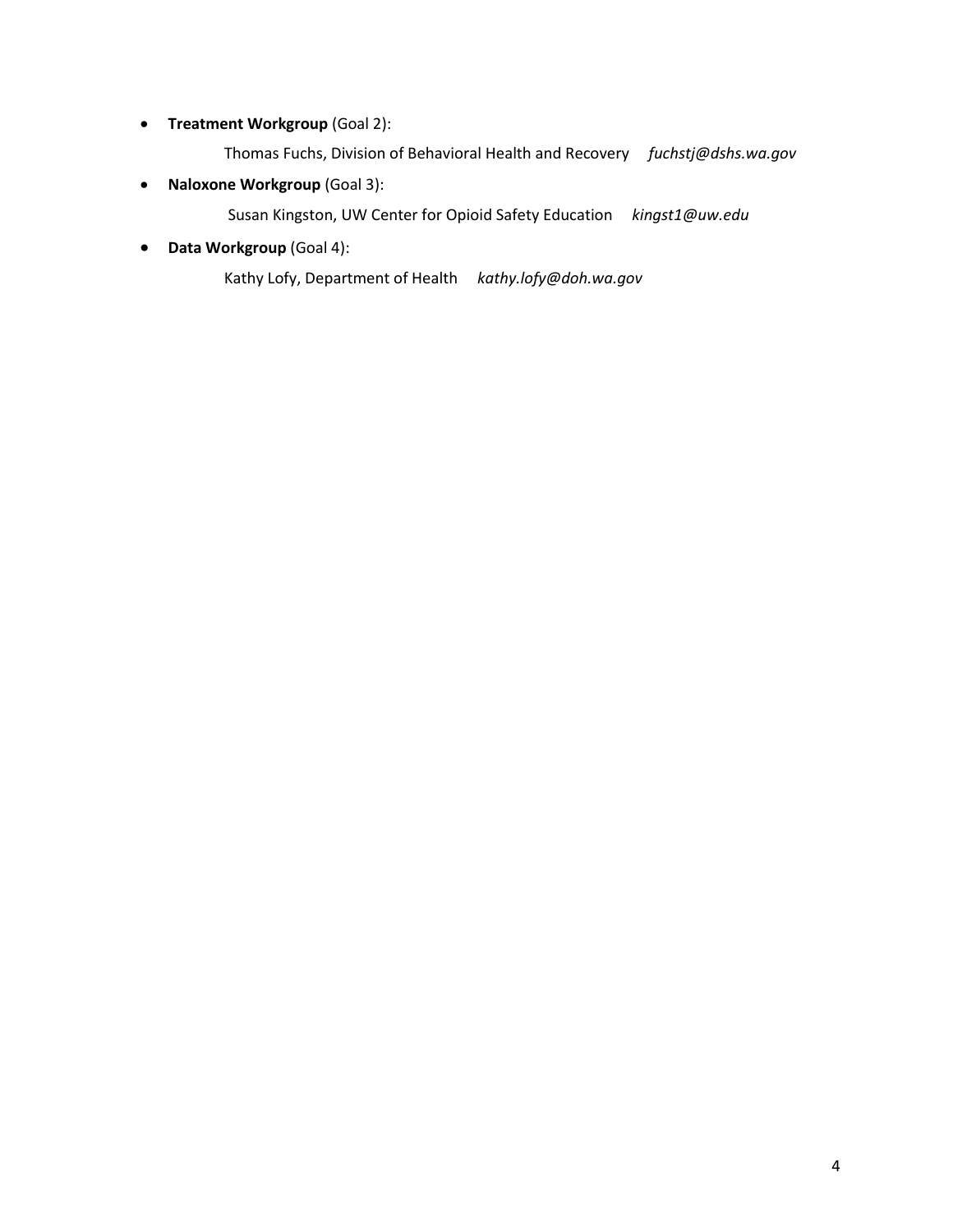# **GOALS AND STRATEGIES**

| GOAL 1: Prevent inappropriate opioid prescribing and prevent opioid misuse and abuse.                                                                                                                                                                                                                                                                                                                       |                      |               |                      |
|-------------------------------------------------------------------------------------------------------------------------------------------------------------------------------------------------------------------------------------------------------------------------------------------------------------------------------------------------------------------------------------------------------------|----------------------|---------------|----------------------|
| STRATEGY 1: Promote use of best practices among health care providers for prescribing opioids for acute and chronic<br>pain.                                                                                                                                                                                                                                                                                | <b>Lead Party</b>    | <b>Status</b> | EO*                  |
| Educate health care providers on the 2015 Agency Medical Directors' Group Interagency Guideline for Prescribing<br>Opioids for Pain, the Washington Emergency Department Opioid Prescribing Guidelines and the CDC Guideline for<br>Prescribing Opioids for Chronic Pain to ensure appropriate opioid prescribing.                                                                                          | L&I                  | Ongoing       | Goal 1,<br>section 1 |
| Promote the use of the Prescription Drug Monitoring Program (PMP), including use of delegate accounts, among health<br>care providers to help identify opioid use patterns, sedative co-prescribing, and indicators of poorly coordinated<br>care/access.                                                                                                                                                   | DOH, Bree            | Ongoing       |                      |
| Train, coach and offer consultation with providers on guideline-adherent opioid prescribing and non-opioid alternatives<br>for pain management (e.g., TelePain video conferencing and opioid consultation hotline).                                                                                                                                                                                         | HCA, UW              | Ongoing       | Goal 1,<br>section 3 |
| Collaborate with professional associations, teaching institutions, boards and commissions and insurers to reduce<br>unnecessary opioid prescribing for acute pain conditions especially in the adolescent population.                                                                                                                                                                                       | L&I, Bree            | Ongoing       |                      |
| Enhance medical, nursing, and physician assistant school curricula on pain management, PMP, and treatment of opioid<br>use disorder.                                                                                                                                                                                                                                                                        | <b>TBD</b>           | Ongoing       |                      |
| Build enhancements in the electronic medical record systems to default to recommended dosages, pill counts, etc.                                                                                                                                                                                                                                                                                            | <b>Bree</b>          | Ongoing       |                      |
| Require health plans contracted with the Health Care Authority to follow guideline best practices on opioid prescribing.                                                                                                                                                                                                                                                                                    | Bree, HCA            | Ongoing       |                      |
| Explore innovative methods and tools to deliver evidence-based alternatives and other promising practices to reduce<br>overreliance on opioids while improving access to care and health outcomes for pain treatment, such as non-opioid pain<br>therapies and collaborative care models.                                                                                                                   | HCA, L&I             | Ongoing       | Goal 2,<br>section 4 |
| STRATEGY 2: Raise awareness and knowledge of the possible adverse effects of opioid use, including overdose, and<br>focus on reducing the stigma of opiate use disorder.                                                                                                                                                                                                                                    | <b>Lead Party</b>    | <b>Status</b> | $EO^*$               |
| Distribute counseling guidelines and other tools to pharmacists, chemical dependency professionals, and health care<br>providers and encourage them to educate patients on prescription opioid safety (storage, disposal, overdose prevention<br>and response). stopoverdose.org/docs/Naloxone PRO brochure.pdf<br>doh.wa.gov/YouandYourFamily/PoisoningandDrugOverdose/TakeAsDirected/ForPainPatients.aspx | DBHR,<br><b>COSE</b> | Ongoing       | Goal 1,<br>section 2 |
| Promote accurate consistent and culturally appropriate messaging about opioid safety and addiction.                                                                                                                                                                                                                                                                                                         | COSE                 | Ongoing       | Goal 1,<br>section 2 |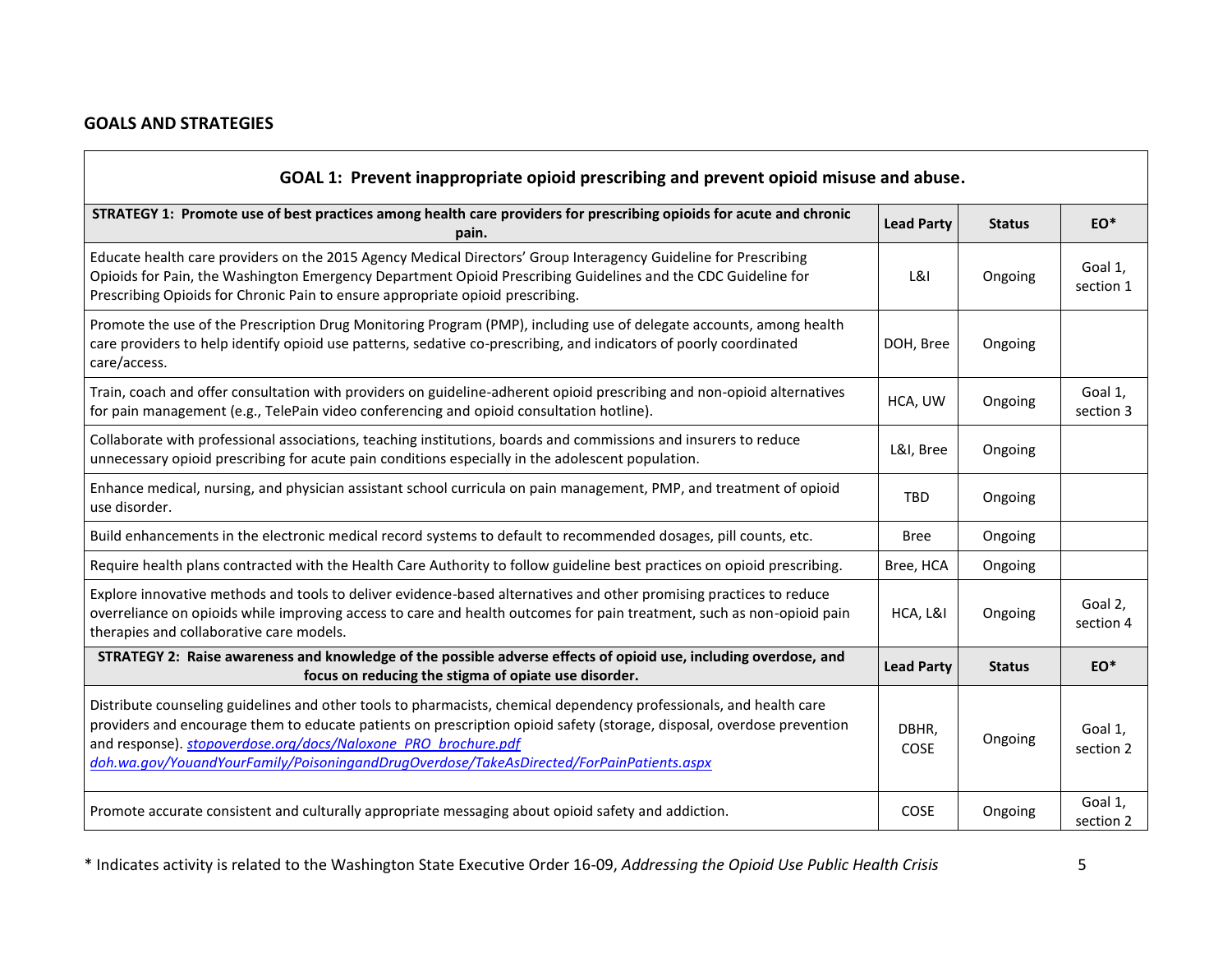| As available, promote national social marketing campaigns on the potential harms of prescription medication misuse and<br>abuse and secure home storage for local application.                                                                                                                                             | <b>DBHR</b>                    | Pending       |                      |
|----------------------------------------------------------------------------------------------------------------------------------------------------------------------------------------------------------------------------------------------------------------------------------------------------------------------------|--------------------------------|---------------|----------------------|
| Conduct an inventory of existing patient materials on medication safety for families and children. Develop new materials as<br>needed as tools for health care providers and parents.                                                                                                                                      | <b>DBHR</b>                    | Ongoing       |                      |
| STRATEGY 3: Prevent opioid misuse in communities, particularly among youth.                                                                                                                                                                                                                                                | <b>Lead Party</b>              | <b>Status</b> | EO*                  |
| Work with community coalitions to implement strategies to prevent prescription drug misuse among youth from the<br>Substance Abuse Prevention and Mental Health Promotion Five-Year Strategic Plan.<br>(theathenaforum.org/sites/default/files/SPE%20Strategic%20Plan%20Update%20FINAL-<br>%20v03%2028%2013%20printed.pdf) | <b>DBHR</b>                    | Ongoing       | Goal 1,<br>Section 2 |
| Provide prevention funds from which mini grants can be awarded to organizations and coalitions to implement key<br>actions of the State Opioid Response Plan.                                                                                                                                                              | <b>DBHR</b>                    | Ongoing       |                      |
| STRATEGY 4: Promote safe home storage and appropriate disposal of prescription pain medication to prevent<br>misuse.                                                                                                                                                                                                       | <b>Lead Party</b>              | <b>Status</b> | EO*                  |
| Educate patients and the public on the importance and ways to properly store and dispose of prescription pain medication.                                                                                                                                                                                                  | <b>DBHR</b>                    | Ongoing       | Goal 1,<br>Section 2 |
| Promote the use of home lock boxes to prevent unintended access to medication.                                                                                                                                                                                                                                             | <b>DBHR</b>                    | Ongoing       |                      |
| Explore funding and regulatory enhancements to sustain and evaluate Drug Take Back programs.                                                                                                                                                                                                                               | <b>DBHR</b>                    | Ongoing       | Goal 1,<br>Section 2 |
| GOAL 2: Link individuals with opioid use disorder to treatment support services.                                                                                                                                                                                                                                           |                                |               |                      |
| STRATEGY 1: Build capacity of health care providers to recognize signs of possible opioid misuse, effectively screen<br>for opioid use disorder, and link patients to appropriate treatment resources.                                                                                                                     | <b>Lead Party</b>              | <b>Status</b> | $EO^*$               |
| Educate providers across all health professions on how to recognize signs of opioid misuse among patients and how to use<br>appropriate tools to screen for opioid use disorder.                                                                                                                                           | <b>HCA</b>                     | Ongoing       |                      |
| Build skills of health care providers to have supportive patient conversations about problematic opioid use and treatment<br>options.                                                                                                                                                                                      | <b>DBHR</b>                    | Ongoing       |                      |
| Strengthen addiction education in all health teaching institutions and residency programs.                                                                                                                                                                                                                                 | <b>TBD</b>                     | Inactive      |                      |
| Give pharmacists tools on where to refer patients who may be misusing prescription pain medication.                                                                                                                                                                                                                        | HCA,<br>Pharmacy<br>Commission | Ongoing       |                      |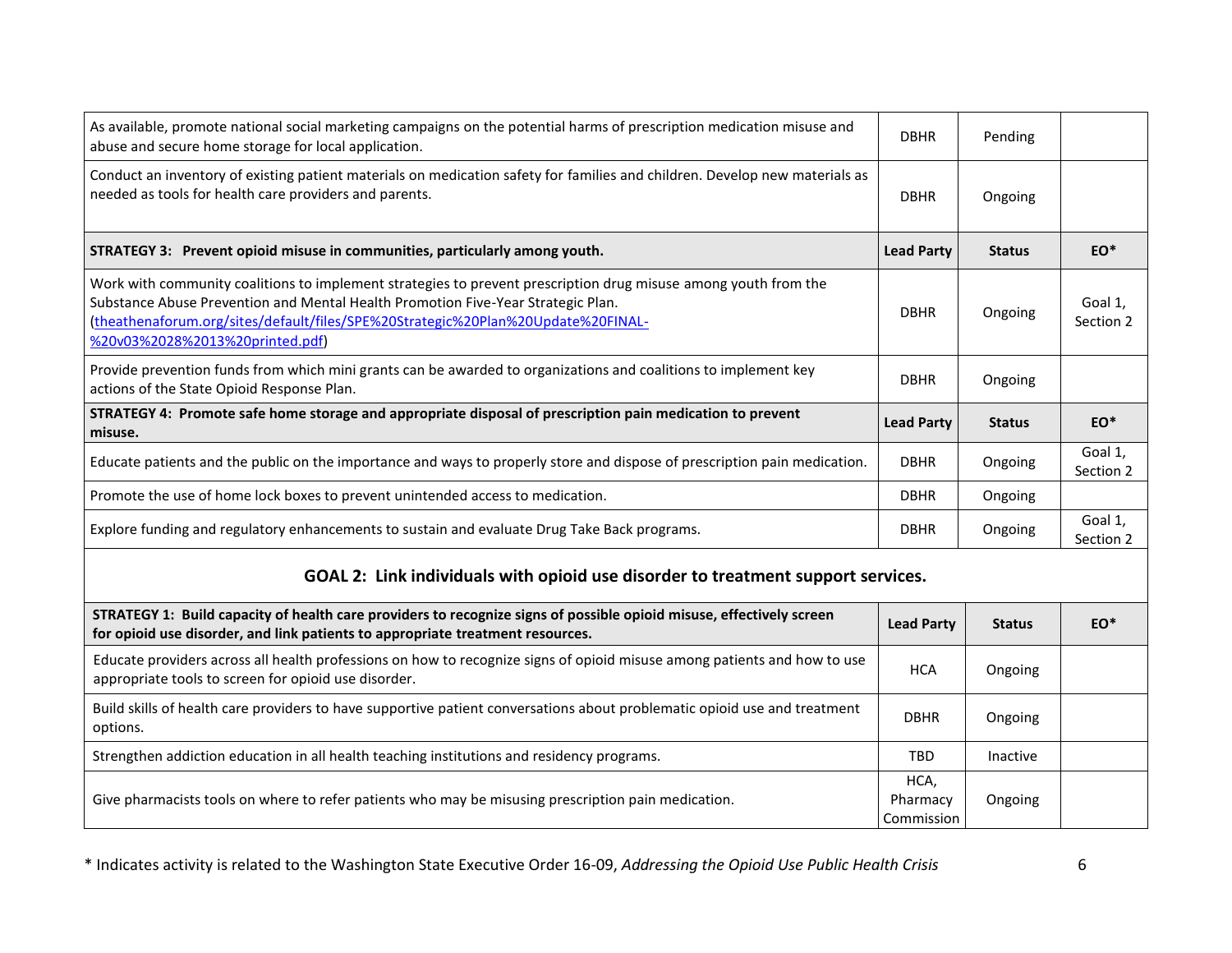| STRATEGY 2: Expand access to and utilization of opioid use disorder medications in communities.                                                                                                                                                                                             | <b>Lead Party</b>       | <b>Status</b> | EO*                  |
|---------------------------------------------------------------------------------------------------------------------------------------------------------------------------------------------------------------------------------------------------------------------------------------------|-------------------------|---------------|----------------------|
| Identify policy gaps and barriers that limit availability and utilization of buprenorphine, methadone, and naltrexone and<br>develop policy solutions to expand capacity.                                                                                                                   | <b>HCA</b>              | Ongoing       |                      |
| Provide technical assistance to county health officers to advocate for expanded local access to opioid use disorder<br>medications.                                                                                                                                                         | <b>COSE</b>             | Ongoing       |                      |
| Build up supports (e.g., case management capacity) to help medical providers and staff implement and sustain<br>buprenorphine treatment.<br>Consider use of "hub and spoke" and Center of Excellence models.<br>$\bullet$<br>Leverage funding and human resources for telemedicine support. | DBHR,<br><b>UW ADAI</b> | Ongoing       | Goal 2,<br>Section 2 |
| Increase the number of opioid treatment programs (existing or new) that offer methadone and/or buprenorphine.                                                                                                                                                                               | <b>DBHR</b>             | Ongoing       | Goal 2,<br>Section 2 |
| Pilot new models of community-based buprenorphine to prevent overdose (e.g., stabilizing individuals on buprenorphine<br>without mandating counseling, urinalysis, etc.).                                                                                                                   | <b>UW ADAI</b>          | Ongoing       | Goal 2,<br>Section 2 |
| Encourage family medicine, internal medicine, OB/GYN residency programs to train residents on care<br>standards/medications for OUD.                                                                                                                                                        | TBD                     | Pending       |                      |
| Develop and pilot a model to stabilize individuals on buprenorphine while in residential substance use treatment.                                                                                                                                                                           | DBHR, HCA               | Pending       |                      |
| Expand peer-based recovery support/coach programs within medication-assisted treatment programs.                                                                                                                                                                                            | <b>DBHR</b>             | Pending       |                      |
| Identify critical workforce gaps in the substance use treatment system and develop new initiatives to attract and retain<br>skilled professionals in the field.                                                                                                                             | <b>DBHR</b>             | Pending       |                      |
| STRATEGY 3: Expand access to and utilization of opioid use disorder medications in the criminal justice system.                                                                                                                                                                             | <b>Lead Party</b>       | <b>Status</b> | $EO^*$               |
| Train and provide technical assistance to criminal justice professionals to endorse and promote opioid agonist therapies<br>for people under criminal sanctions.                                                                                                                            | <b>DBHR</b>             | Ongoing       |                      |
| Optimize access to chemical dependency treatment services for offenders released from prison into the community and<br>for offenders living in the community under correctional supervision.                                                                                                | <b>DOC</b>              | Ongoing       | Goal 2,<br>Section 3 |
| Work with jails and prisons to initiate and/or maintain incarcerated persons on medications for opioid use disorder.                                                                                                                                                                        | DBHR, HCA               | Ongoing       |                      |
| Incentivize state-funded drug and other therapeutic courts to provide access to a full range of medications for opioid use<br>disorder.                                                                                                                                                     | <b>DBHR</b>             |               |                      |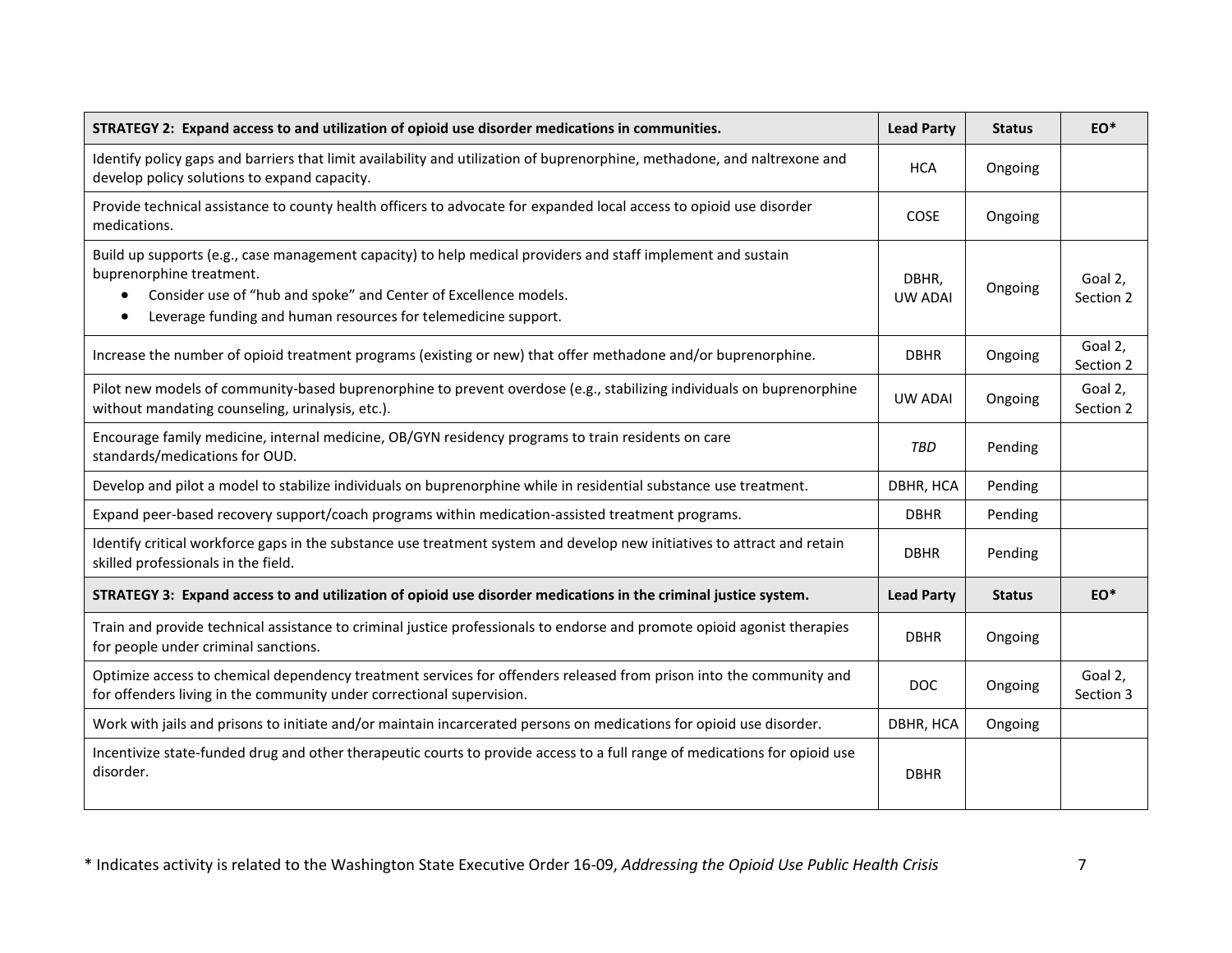| STRATEGY 4: Increase capacity of syringe exchange programs (SEP) to effectively provide overdose prevention and<br>engage clients in support services, including housing.                                                                                    | <b>Lead Party</b>  | <b>Status</b> | $EO^*$               |
|--------------------------------------------------------------------------------------------------------------------------------------------------------------------------------------------------------------------------------------------------------------|--------------------|---------------|----------------------|
| Regularly collect primary data to document current health needs of individuals who inject heroin.                                                                                                                                                            | COSE               | Ongoing       |                      |
| Frequently map SEP services and funding levels to determine critical gaps and unmet levels of need among people who<br>inject drugs.                                                                                                                         | COSE, DOH          | Ongoing       |                      |
| Identify and leverage diversified funding for SEPS to adequately provide supplies, case management, health<br>engagement services, and comprehensive overdose prevention education.                                                                          | DOH, DBHR          | Ongoing       | Goal 2,<br>Section 2 |
| Provide technical assistance to local health jurisdictions and community-based organizations to organize or expand<br>syringe exchange and drug user health services.                                                                                        | DOH, DBHR,<br>COSE | Ongoing       | Goal 2,<br>Section 2 |
| STRATEGY 5: Identify and treat opioid abuse during pregnancy to reduce withdrawal symptoms in newborns.                                                                                                                                                      | <b>Lead Party</b>  | <b>Status</b> | $EO^*$               |
| Educate maternity care providers to identify and refer for treatment those women with opioid use disorders who are<br>pregnant or parenting. Disseminate the Substance Use during Pregnancy: Guidelines for Screening and Management best<br>practice guide. | DOH, DBHR          | Ongoing       |                      |
| Disseminate the WA State Hospital Association Safe Deliveries Roadmap standards to health care providers to improve<br>screening and referral of substance use disorders during pre-pregnancy, pregnancy, and post-partum care.                              | WSHA, DOH          | Ongoing       |                      |
| Create a DBHR/WSHA partnership to provide SBIRT training to obstetric and primary care clinicians.                                                                                                                                                           | DBHR,<br>WSHA, DOH | Ongoing       |                      |
| Add overdose education (including how and where to obtain naloxone) to the Parent-Child Assistance Program and Safe<br>Babies Safe Moms websites and websites of host agencies.                                                                              | <b>PCAP</b>        | Ongoing       |                      |
| Educate pediatric and family medicine providers to recognize and appropriately refer newborns with Neonatal<br>Abstinence Syndrome.                                                                                                                          | <b>DOH</b>         | Ongoing       |                      |
| GOAL 3: Intervene in opioid overdoses to prevent death.                                                                                                                                                                                                      |                    |               |                      |
| STRATEGY 1: Educate individuals who use heroin and/or prescription opioids, and those who may witness an<br>overdose, on how to recognize and appropriately respond to an overdose.                                                                          | <b>Lead Party</b>  | <b>Status</b> | $EO^*$               |
| Provide technical assistance to opioid treatment programs to provide overdose education and naloxone to clients.                                                                                                                                             | COSE               | Ongoing       |                      |
| Provide technical assistance to jails, prisons, and drug courts to implement overdose education and naloxone for<br>people under criminal sanctions.                                                                                                         | COSE               | Ongoing       |                      |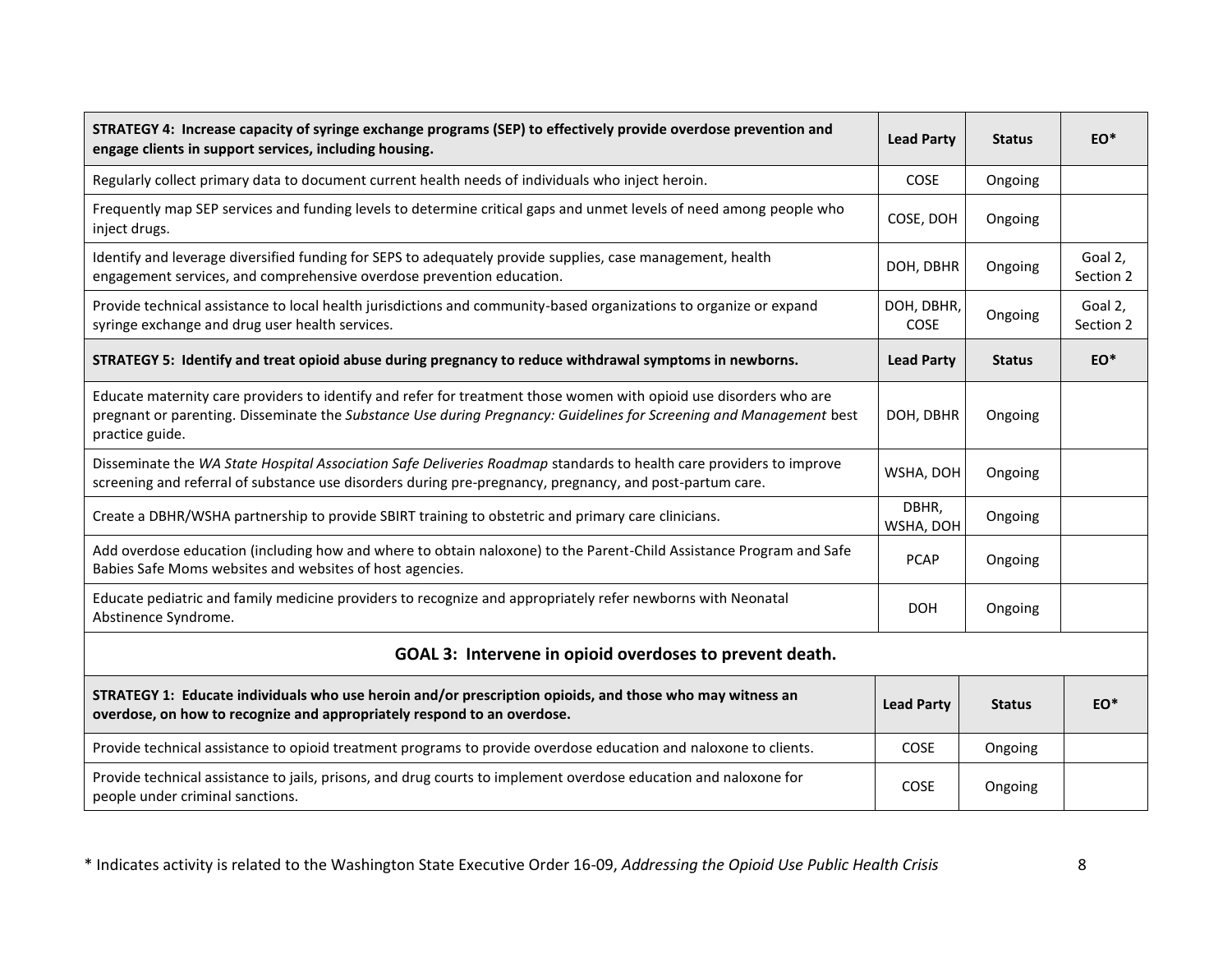| Provide technical assistance to first responders/law enforcement on opioid overdose response training and naloxone<br>programs.                                                                                              | COSE                   | Ongoing       |                      |
|------------------------------------------------------------------------------------------------------------------------------------------------------------------------------------------------------------------------------|------------------------|---------------|----------------------|
| Educate law enforcement, prosecutors and the public about the Good Samaritan Law.                                                                                                                                            | COSE                   | Ongoing       |                      |
| Collaborate with the BHOs to provide residential, outpatient and withdrawal management programs with guidelines,<br>training and tools to provide overdose prevention education to all clients.                              | <b>DBHR</b>            | Ongoing       |                      |
| Assist emergency departments to develop and implement protocols on providing overdose education and take-home<br>naloxone to individuals seen for opioid overdose.                                                           | COSE, ACEP             | Ongoing       |                      |
| STRATEGY 2: Make system-level improvements to increase availability and use of naloxone.                                                                                                                                     | <b>Lead Party</b>      | <b>Status</b> | $EO^*$               |
| Establish standing orders in counties to authorize community-based naloxone distribution and lay administration.                                                                                                             | <b>DOH</b>             | Ongoing       |                      |
| Create a centralized naloxone procurement and distribution process at the state level.                                                                                                                                       | AMDG                   | Ongoing       | Goal 3,<br>Section 3 |
| Scale up and sustain naloxone distribution through syringe exchange programs.                                                                                                                                                | DOH, DBHR              | Ongoing       |                      |
| Increase the number of pharmacies offering naloxone.                                                                                                                                                                         | WSPA, COSE             | Ongoing       |                      |
| Evaluate the utilization and health impacts of naloxone administered by police, fire department, and emergency medical<br>technicians.                                                                                       | DOH,<br><b>UW ADAI</b> | Ongoing       |                      |
| Promote co-prescribing of naloxone for pain patients as best practice per AMDG guidelines. Add prompts to PMP to<br>encourage providers to prescribe naloxone to patients on high doses of opioids.                          | DOH, L&I               | Ongoing       |                      |
| GOAL 4: Use data and information to detect opioid misuse/abuse, monitor morbidity and mortality, and evaluate interventions.                                                                                                 |                        |               |                      |
| STRATEGY 1: Improve PMP functionality to document and summarize patient and prescriber patterns to inform<br>clinical decision-making.                                                                                       | <b>Lead Party</b>      | <b>Status</b> | EO*                  |
| Track PMP reporting frequency by pharmacies and ensure compliance with new requirement of daily reporting to reduce<br>the lag between opioid dispensing and viewing the prescription in the PMP from 10 to 4 business days. | <b>DOH</b>             | Ongoing       |                      |
| Provide easy access to the PMP data for providers through electronic medical record systems. Encourage health care<br>systems to connect to the PMP through the statewide electronic health information exchange.            | <b>DOH</b>             | Ongoing       |                      |
| Reduce current policy and technical barriers amongst border states to enable sharing of PMP data with border states.                                                                                                         | <b>DOH</b>             | Ongoing       |                      |
| Consider providing MED calculations within the PMP for chronic opioid patients.                                                                                                                                              | <b>DOH</b>             | Ongoing       |                      |
| Explore sharing PMP data for Medicaid clients via the clinical data repository.                                                                                                                                              | HCA, DOH               | Pending       |                      |